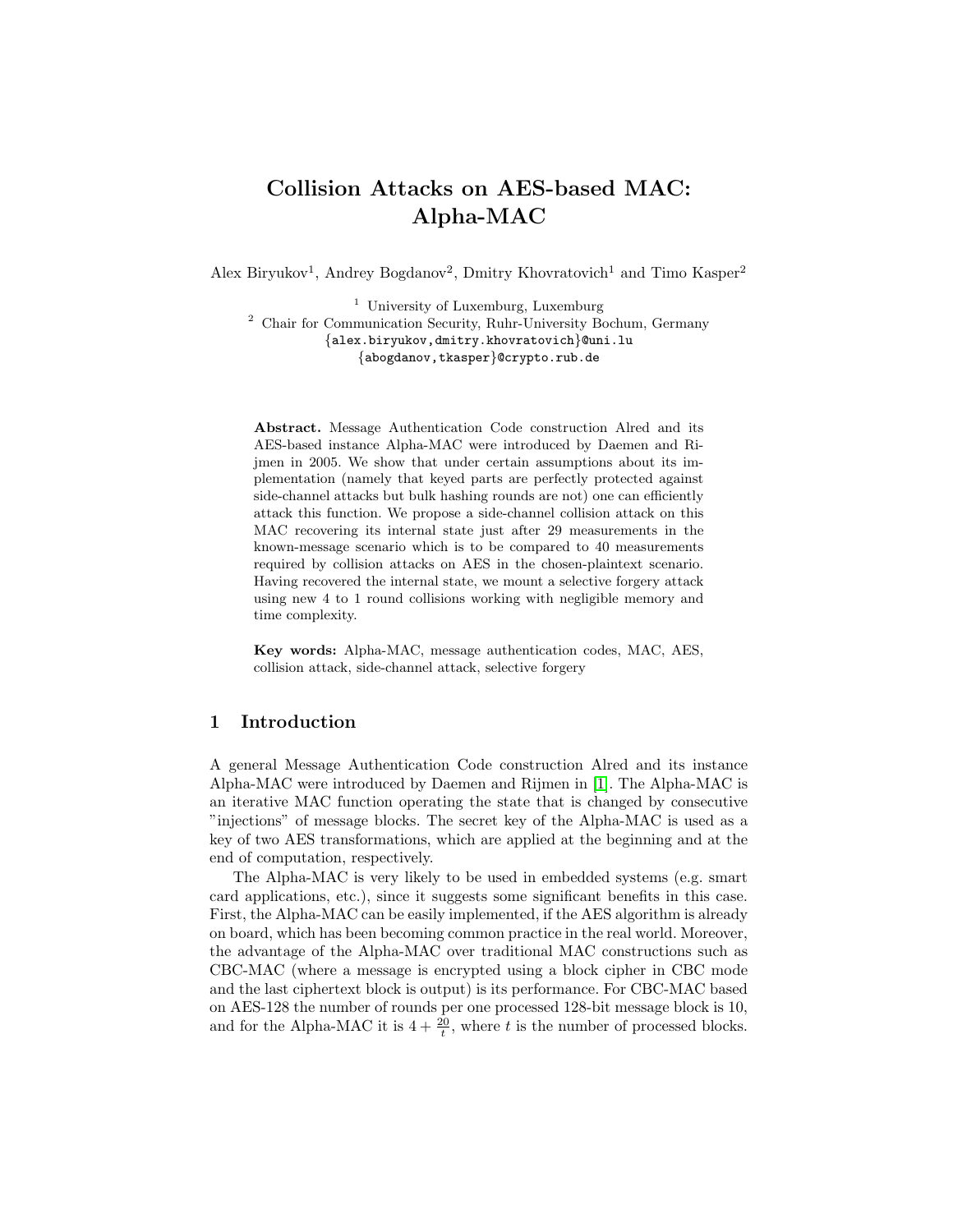That is, for sufficiently long messages the Alpha-MAC outperforms CBC-MAC by factor 2.5, which affects both the runtime and the power consumption.

Daemen and Rijmen provided several theorems that substantiate resistance of the Alpha-MAC against adaptively-chosen-message attacks. They proved that any forgery attack on the Alpha-MAC not involving internal collisions may be easily extended to an attack on the AES itself. Furthermore, they showed that any colliding messages of the same size have to be at least 5 blocks long. Due to the existence of keyed transformation both at the beginning and at the end of the Alpha-MAC the goal to construct such collisions seems intractable without any extra information except for the input-output pairs.

Recently Huanga et al. [\[2\]](#page-14-1) have shown how to construct 5-block collisions given a complete internal state or a secret key. Unfortunately, they did not consider how to derive that information in real-world applications.

The contribution of our paper is two-fold: First we show how one can derive the internal state using side-channel collision attacks, first introduced in [\[3](#page-14-2)[,4\]](#page-14-3) for DES. Here we start with the assumption that the two keyed AES transformations of Alpha-MAC have perfect protection against side-channel attacks but that the inner rounds, which perform the bulk of the hashing and do not involve the secret key material, are not protected. Our technique is different from that of a collision attack on AES [\[5\]](#page-14-4) since in Alpha-MAC the attacker controls only short 32-bit injections in each round, instead of a single 128-bit input. Nevertheless, we are able to recover a full internal state of Alpha-MAC in just 29 measurements in the known message scenario and without memory-intensive precomputations (compare it to 40 measurements in the chosen message scenario and 540 Mbytes of memory for a collision attack on AES [\[5\]](#page-14-4)). The complexity of the offline part is about  $2^{34}$  operations in  $GF(2^8)$ . As opposed to the standard collision attack on AES, we search for partial collisions over 4 consecutive rounds instead of a single round. Since DPA typically requires several hundred measurements, our side-channel collision attack is superior in terms of measurement complexity.

Secondly we show that instead of 5 block to 5 block or longer collisions one can construct 4 to 1 block collisions. Given an internal state (recovered by the sidechannel collision attack) our algorithm constructs Alpha-MAC collisions with negligible time and memory complexity. The way we construct collisions allows to perform selective forgery attacks (arbitrary choice of messages to be authenticated except for a 128-bit suffix) on vulnerable implementations of Alpha-MAC. A remedy for the attacks shown in this paper would be to protect also the inner rounds of the Alpha-MAC implementation against power analysis. This agrees with the conjecture in [\[6\]](#page-14-5) concerning the protection of the inner rounds of AES implementations against cache-based attacks, see also [\[7\]](#page-14-6).

The paper is organized as follows. Section [2](#page-2-0) gives a short description of the Alpha-MAC. In Section [3](#page-2-1) we show how to obtain the internal state using sidechannel collision attacks on the Alpha-MAC. Section [4](#page-8-0) demonstrates a way to construct collisions in the Alpha-MAC using the knowledge of the internal state. Our experiments are described in Section [5,](#page-11-0) where we also briefly discuss possible countermeasures against our attacks. We conclude in Section [6.](#page-13-0)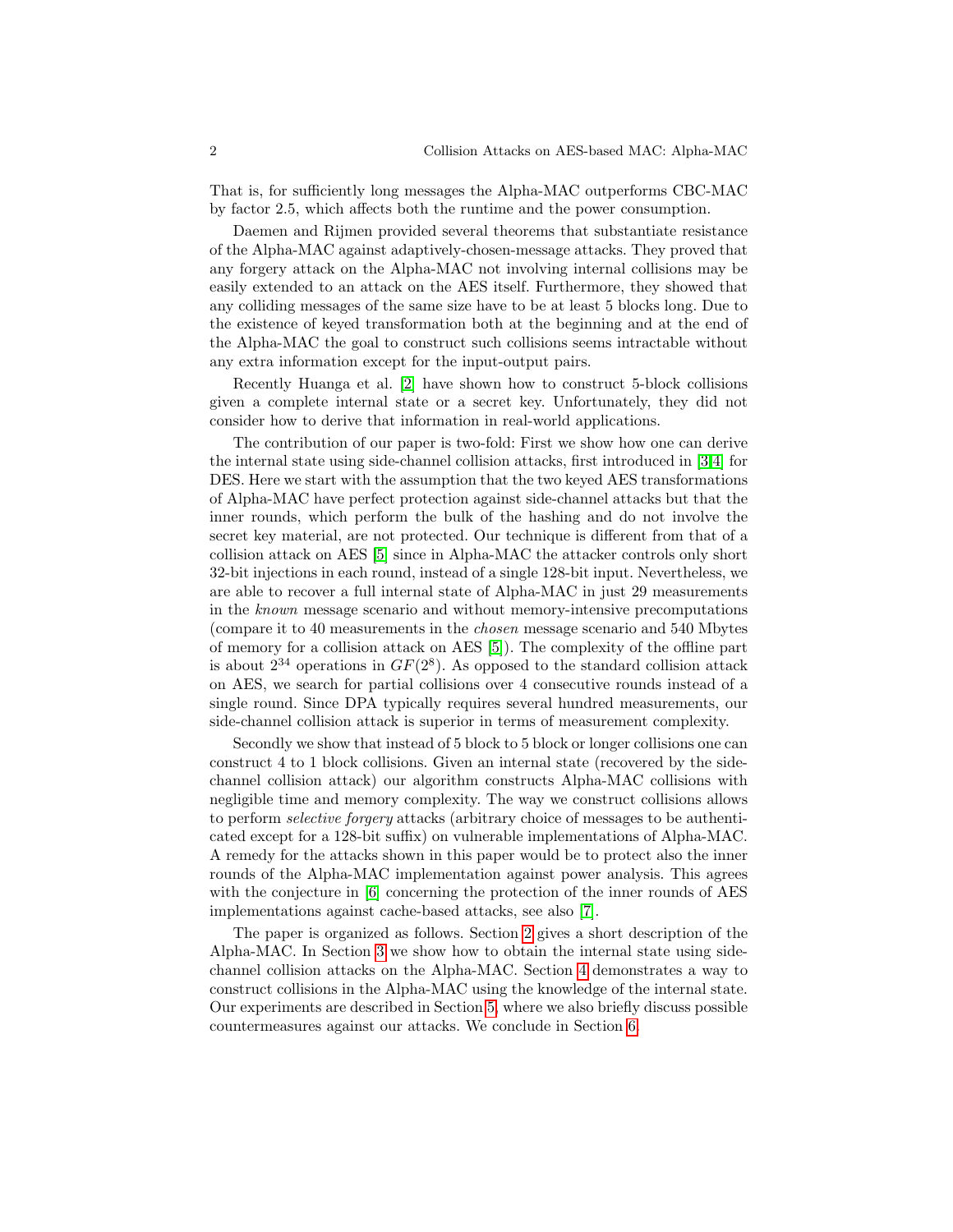

<span id="page-2-2"></span>Fig. 1. The Alpha-MAC: Internal structure and the  $t$ -th round of messagedependent transformations

## <span id="page-2-0"></span>2 Description of the Alpha-MAC

Here we follow most of the notations from the original paper [\[1\]](#page-14-0). An Alpha-MAC structure is illustrated in Figure [1.](#page-2-2)

Let  $M$  be  $4n$  byte long message. A computation of a MAC for  $M$  is a three step process. First AES with the key  $K$  (of length 16, 24, or 32 bytes) is used to encrypt a zero block. Then n AES rounds are applied with the subkey of the i-th round being of the form:

$$
\text{INJECTION:} \quad K^i = \begin{pmatrix} m^i_{00}~0~m^i_{02}~0 \\ 0~0~0~0\\ m^i_{20}~0~m^i_{22}~0 \\ 0~0~0~0 \end{pmatrix},
$$

where  $(m_{00}^i, m_{02}^i, m_{20}^i, m_{22}^i) = M^i$  — the *i*-th block of *M*. After *n* such rounds the result is again AES encrypted with the same key  $K$ . Here and later we will denote an internal state  $I^t$  modified by ADDROUNDKEY( $K^t$ ) by  $I^t + M^t$  instead of  $I^t + K^t$  for convenience.

In [\[1\]](#page-14-0) it was also allowed to add a TRUNCATION block which crops some bytes from the final result. TRUNCATION does not affect our attack so we omit it for simplicity.

## <span id="page-2-1"></span>3 Recovering the Internal State

In this section we show how to obtain the internal state of the Alpha-MAC using side-channel collision attacks and differential power analysis. Our attacks are aimed at the internal state rather than at  $K$  for the following reason: We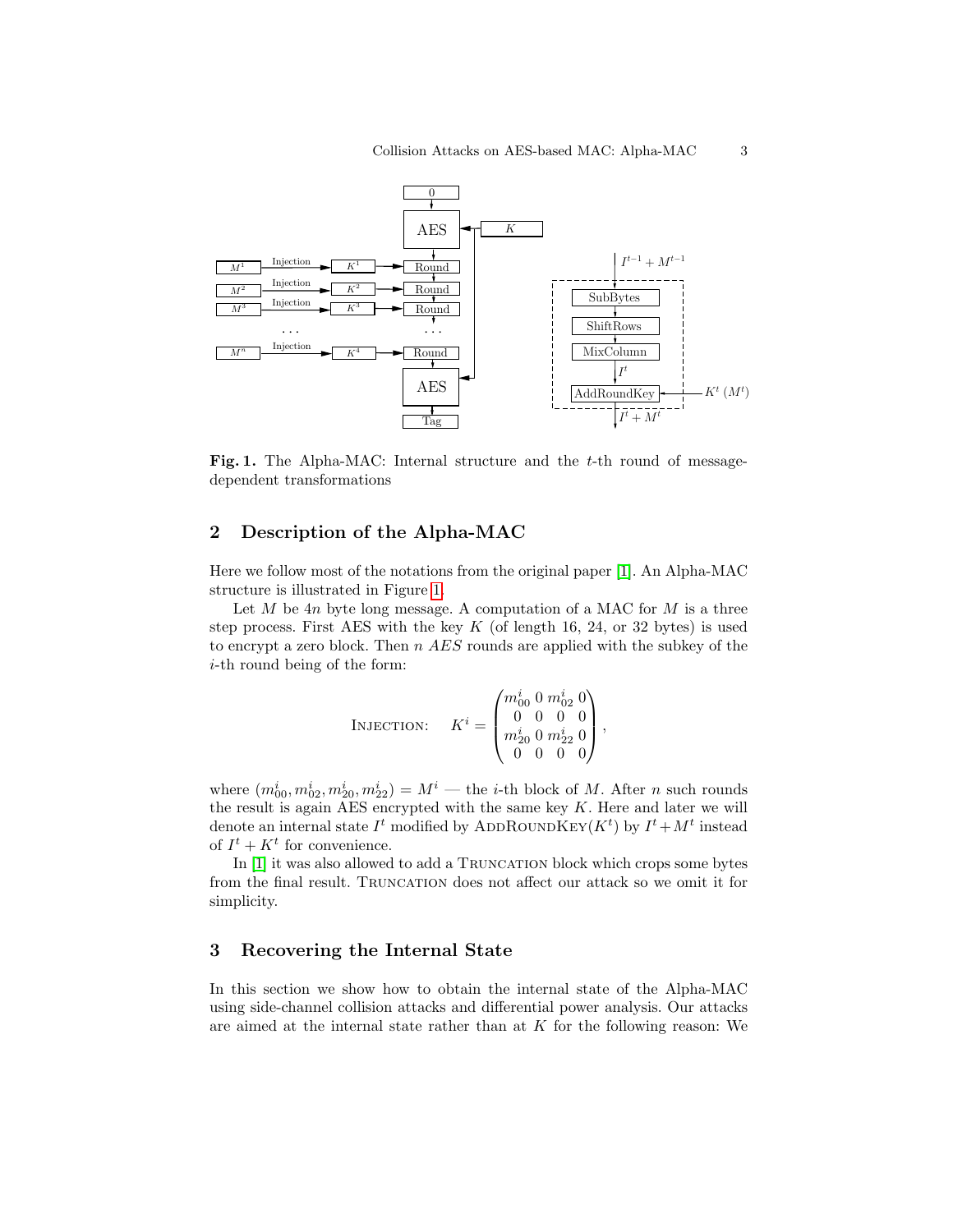attack implementations of the Alpha-MAC under the assumption that keyed AES transformations (before and after the message injections) are protected against side-channel attacks (e.g. through masking, etc.) and the internal injection rounds are not. It is a rather realistic assumption as developers in the real-world applications are likely to protect keyed transformations and keep the unkeyed rounds which perform the bulk of the hashing unprotected or weakly protected due to performance concerns. For instance, processing a (relatively short) 10-Kbyte message with the Alpha-MAC requires a total of 2580 AES-128 rounds, from which only 20 are keyed.

Another assumption is that the attacker can observe messages that are to be processed by the Alpha-MAC and is able to measure the power consumption of the computing device. Moreover, we require the observed messages to look random. This assumption is substantially different from that for the basic collision attack in [\[3\]](#page-14-2), where the chosen-message possibility is required. Note also that during the attack we do not need the output of the MAC computation.

#### 3.1 Basic Collision Attack on AES

Side-channel collision attacks were proposed for the case of the DES in [\[3\]](#page-14-2) and enhanced in [\[4\]](#page-14-3). AES was attacked using collision techniques in [\[5\]](#page-14-4). This sidechannel collision attack on AES is based on detecting internal one-byte collisions in the MixColumns transformation in the first AES round. The basic idea is to identify pairs of plaintexts leading to the same byte value in an output byte after the MixColumns transformation of the first round and to use these pairs to deduce information about some key bytes involved into the transformation.

Let  $A = (a_{ij})$  with  $i, j = \overline{0,3}$  and  $a_{ij} \in GF(2^8)$  be the internal state in the first AES round after key addition, byte substitution and the SHIFTROWS operation. Let  $B = (b_{ij})$  with  $i, j = \overline{0,3}$  and  $b_{ij} \in GF(2^8)$  be the internal state after the MIXCOLUMNS transformation,  $B = \text{MixColumns}(A)$ , where the MIXCOLUMNS transformation is defined for each column  $j$  as follows:

$$
\begin{pmatrix} b_{0j} \\ b_{1j} \\ b_{2j} \\ b_{3j} \end{pmatrix} = \begin{pmatrix} 02 & 03 & 01 & 01 \\ 01 & 02 & 03 & 01 \\ 01 & 01 & 02 & 03 \\ 03 & 01 & 01 & 02 \end{pmatrix} \times \begin{pmatrix} a_{0j} \\ a_{1j} \\ a_{2j} \\ a_{3j} \end{pmatrix}.
$$
 (1)

Here all operations are performed over  $GF(2^8)$ .  $P = (p_{ij})$  with  $i, j = \overline{0,3}$ ,  $p_{ij} \in GF(2^8)$ , and  $K = (k_{ij})$  with  $i, j = \overline{0,3}, k_{ij} \in GF(2^8)$ , denote the plaintext block and the first subkey, respectively, then  $b_{00}$  can be represented as:

$$
b_{00} = 02 \cdot a_{00} + 03 \cdot a_{10} + 01 \cdot a_{20} + 01 \cdot a_{30} =
$$
  
= 02 \cdot S(p\_{00} + k\_{00}) + 03 \cdot S(p\_{11} + k\_{11}) +  
01 \cdot S(p\_{22} + k\_{22}) + 01 \cdot S(p\_{33} + k\_{33}). (2)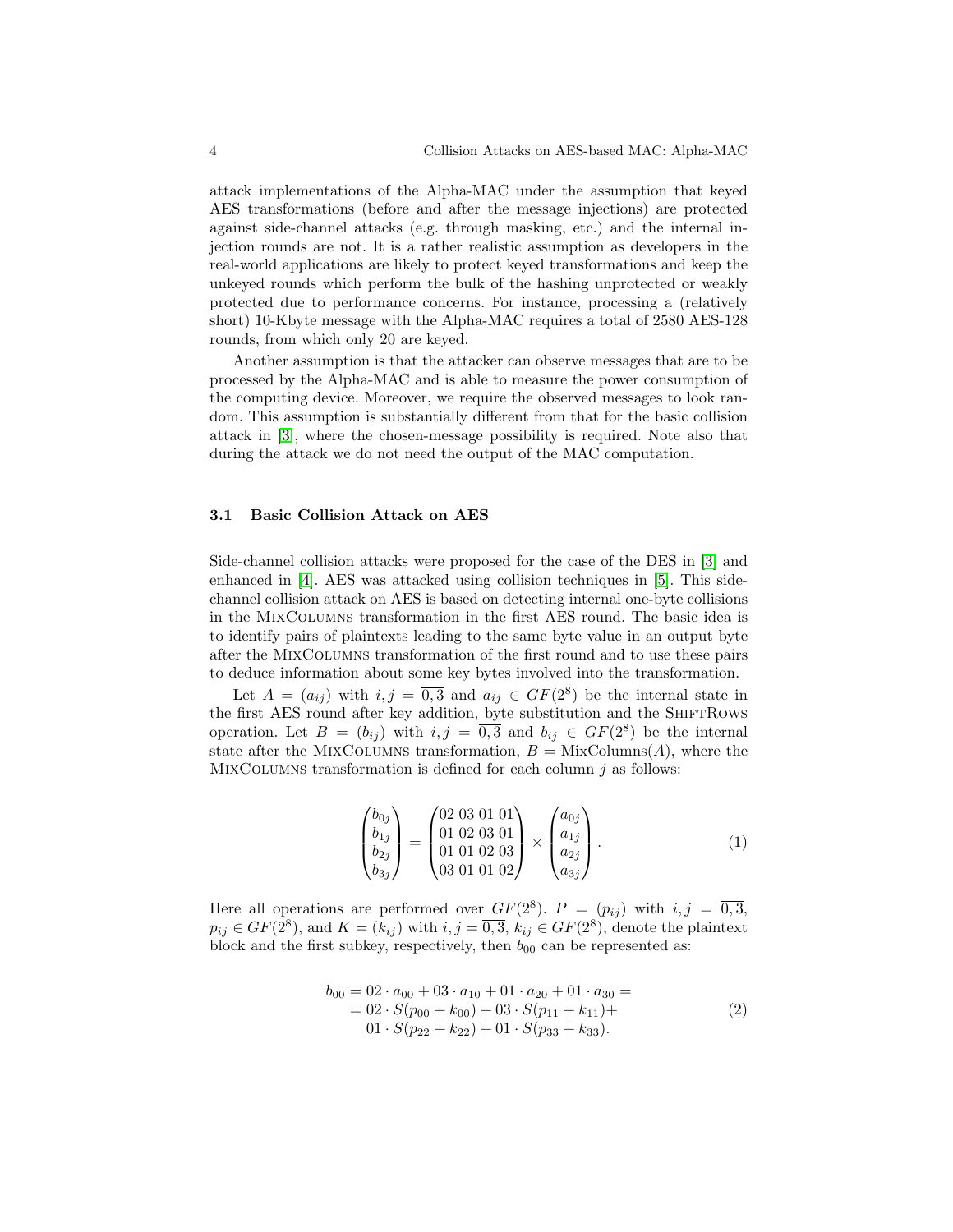For two plaintexts P and P' with  $p_{00} = p_{11} = p_{22} = p_{33} = \delta$  and  $p'_{00} = p'_{11} =$  $p'_{22} = p'_{33} = \epsilon, \delta \neq \epsilon$ , one obtains the following, provided  $b_{00} = b'_{00}$ :

<span id="page-4-0"></span>
$$
02 \cdot S(k_{00} + \delta) + 03 \cdot S(k_{11} + \delta) + 01 \cdot S(k_{22} + \delta) + 01 \cdot S(k_{33} + \delta)
$$
  
= 02 \cdot S(k\_{00} + \epsilon) + 03 \cdot S(k\_{11} + \epsilon) + 01 \cdot S(k\_{22} + \epsilon) + 01 \cdot S(k\_{33} + \epsilon). (3)

Let  $C_{\delta,\epsilon}$  be the set of all key bytes  $k_{00}, k_{11}, k_{22}, k_{33}$  that lead to a collision [\(3\)](#page-4-0) with plaintexts  $(\delta, \epsilon)$ . Such sets are pre-computed and stored for all  $2^{16}$  pairs  $(\delta, \epsilon)$ . Each set contains on the average  $2^{24}$  candidates for the four key bytes. Actually, every set  $C_{\epsilon,\delta}$  can be computed from the set  $C_{\epsilon+\delta,0}$  using some relations between the sets. Due to some dependencies within the sets, this optimization reduces the required disk space to about 540 megabytes.

The attack on the single internal state byte  $b_{00}$  is then the following. The attacker generates random values  $(\epsilon, \delta)$  and inputs them to the AES module as described above. The power consumption curve for the time period, where  $b_{00}$  is processed, is stored. Then the attacker proceeds with other random values  $(\epsilon', \delta')$ , measures the power profile, stores it and correlates it with all stored power curves. And so on. One needs about 4 collisions (one in each output byte of a column) to recover the four bytes involved into the MixColumns transformation. The probability that after N operations at least one collision  $b_{00} = b'_{00}$  occurs in a single byte is:

<span id="page-4-1"></span>
$$
p_N = 1 - \prod_{l=0}^{N-1} (1 - l/2^8).
$$
 (4)

Actually, the attack can be parallelized to search for collisions in all four columns of  $B$  in parallel. In this case the attacker needs at least 16 collisions, 4 for each column of B, so  $p_N^{16} \geq 1/2$  and  $N \approx 40$ . Once the required number of collisions was detected, he uses the pre-computed tables  $C_{\epsilon+\delta,0}$  to recover all four key bytes for each column by intersecting the pre-computed key sets corresponding to the collisions  $(\epsilon, \delta)$  detected. Thus, on the average one has to perform about 40 measurements to get all 16 collisions needed and to determine all 16 key bytes. Note that since the cardinality of the intersections for the sets  $C_{\epsilon,\delta}$  is not always 1, there are a number of key candidates to be tested using known plaintext-ciphertext pairs.

#### 3.2 Our Enhanced Collision Attack on the Alpha-MAC

The collision attack on AES described above does not apply to the Alpha-MAC, since only 4 fixed bytes out of 16 input bytes  $K^i$  can vary. The other 12 bytes are zero. But the collision attack can be enhanced for the Alpha-MAC in a way that requires a reduced number of measurements (29 instead of 40) and requires no pre-computations. Note that our side-channel collision attack itself does not need the chosen-plaintext possibility. However, at the end there are about  $2<sup>8</sup>$  state candidates, which have to be tested by constructing collisions and verifying them using access to the device computing the Alpha-MAC.

The ideas that we use are: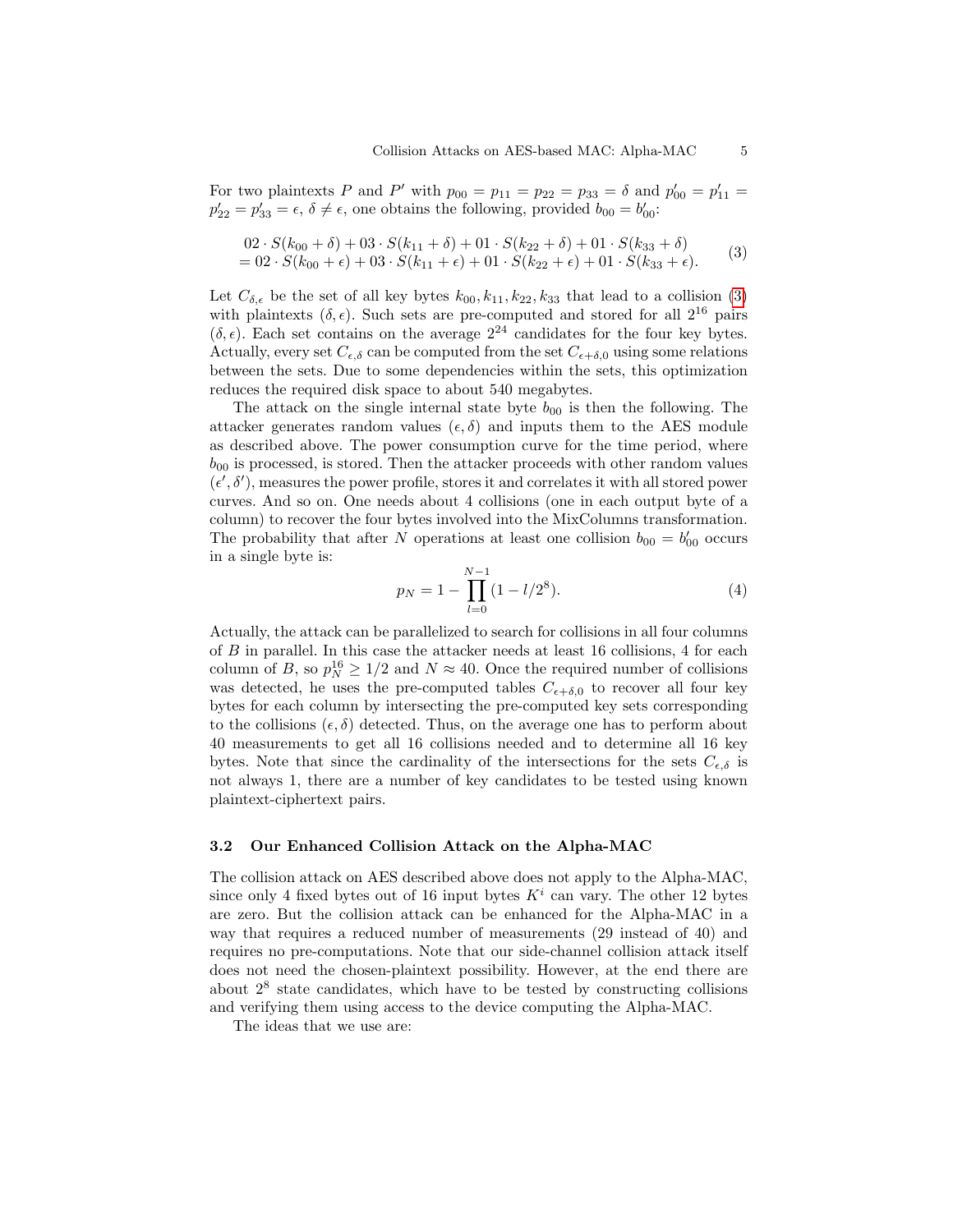- Having detected several byte collisions, we treat them as a nonlinear system of equations over  $GF(2^8)$ . Then we solve these systems by brute-force. This allows not to use pre-computations and memory.
- We look for collisions in three consecutive injection rounds instead of working with only a single round. This is possible due to the fact that no entropy is introduced in the injection rounds. We show that this method requires less measurements than that of Schramm et al..

Let  $I^1 = (i_{rs}^1), r, s = \overline{0,3}$ , denote the internal state of the Alpha-MAC directly before the first injection.  $I^1$  is  $E_K(0)$  after the SUBBYTES, SHIFTROWS and MixColumns transformations of the first injection round. We also similarly define  $I^2$ ,  $I^3$ , and  $I^4$ . The goal of our attack is to find  $I^1$ . The initial internal state  $E_K(0)$  can be then easily computed from  $I^1$ , since all AES round transformations are bijective. We denote the *i*-th injection by  $K^i$ :

$$
K^{i} = \begin{pmatrix} k_{00}^{i} & k_{01}^{i} & k_{02}^{i} & k_{03}^{i} \\ k_{10}^{i} & k_{11}^{i} & k_{12}^{i} & k_{13}^{i} \\ k_{20}^{i} & k_{21}^{i} & k_{22}^{i} & k_{23}^{i} \\ k_{30}^{i} & k_{31}^{i} & k_{32}^{i} & k_{33}^{i} \end{pmatrix} = \begin{pmatrix} m_{00}^{i} & 0 & m_{02}^{i} & 0 \\ 0 & 0 & m_{02}^{i} & 0 \\ m_{20}^{i} & 0 & m_{22}^{i} & 0 \\ 0 & 0 & 0 & 0 \end{pmatrix}
$$
(5)

for  $i=\overline{1,4}$ .

Our side-channel collision attack on the Alpha-MAC works as follows. We treat the states  $I^j + K^j$  for  $j = \overline{2, 4}$  and try to detect collisions in some of the column bytes for a number of messages. Note that this differs from the basic collision attack, where one looks for collisions directly after the MIXCOLUMNS transform and before key addition. Collisions in  $I^2 + K^2$  and  $I^3 + K^3$  reveal eight bytes of the internal state  $I^1$ . Collisions in  $I^4 + K^4$  recover eight linear state-dependent relations over  $GF(2^8)$ . These are linearly independent and can be uniquely solved, which reveals the remaining eight bytes of  $I^1$ .

After the MixColumns transform and message addition in the second injection round we have 8 bytes in  $I^2 + K^2$  that can collide:  $i_{r,0}^2 + k_{r,0}^2$  and  $i_{r,2}^2 + k_{r,2}^2$ ,  $r = \overline{0, 3}$ . For instance, if a collision occurs in  $i_{00}^2 + k_{00}^2$ , one has the following relation:

<span id="page-5-0"></span>
$$
02 \cdot S(i_{00}^1 + m_{00}^1) + S(i_{22}^1 + m_{22}^1) + m_{00}^2 = 02 \cdot S(i_{00}^1 + z_{00}^1) + S(i_{22}^1 + z_{22}^1) + z_{00}^2
$$
 (6)

where  $M^1$ ,  $Z^1$  and  $M^2$ ,  $Z^2$  are message blocks injected into the first and second injection rounds, respectively, which result in this collision. Note that the other bytes do not depend on the message and, thus, cancel out. in this equation. After a further collision of type [\(6\)](#page-5-0) has been detected in another byte of the 0th column, one has two nonlinear equations over  $GF(2^8)$  with two binary variables  $i_{00}^1, i_{22}^1 \in GF(2^8)$ . These equations are solved by brute-force. One gets similar equations by detecting two one-byte collisions in the second column. These can be solved in the same way and yield  $i_{02}^1$  and  $i_{20}^1$ .

Next, we detect collisions after the MIXCOLUMNS transform and message addition in the third injection round. Note that four bytes of  $I^1$  are already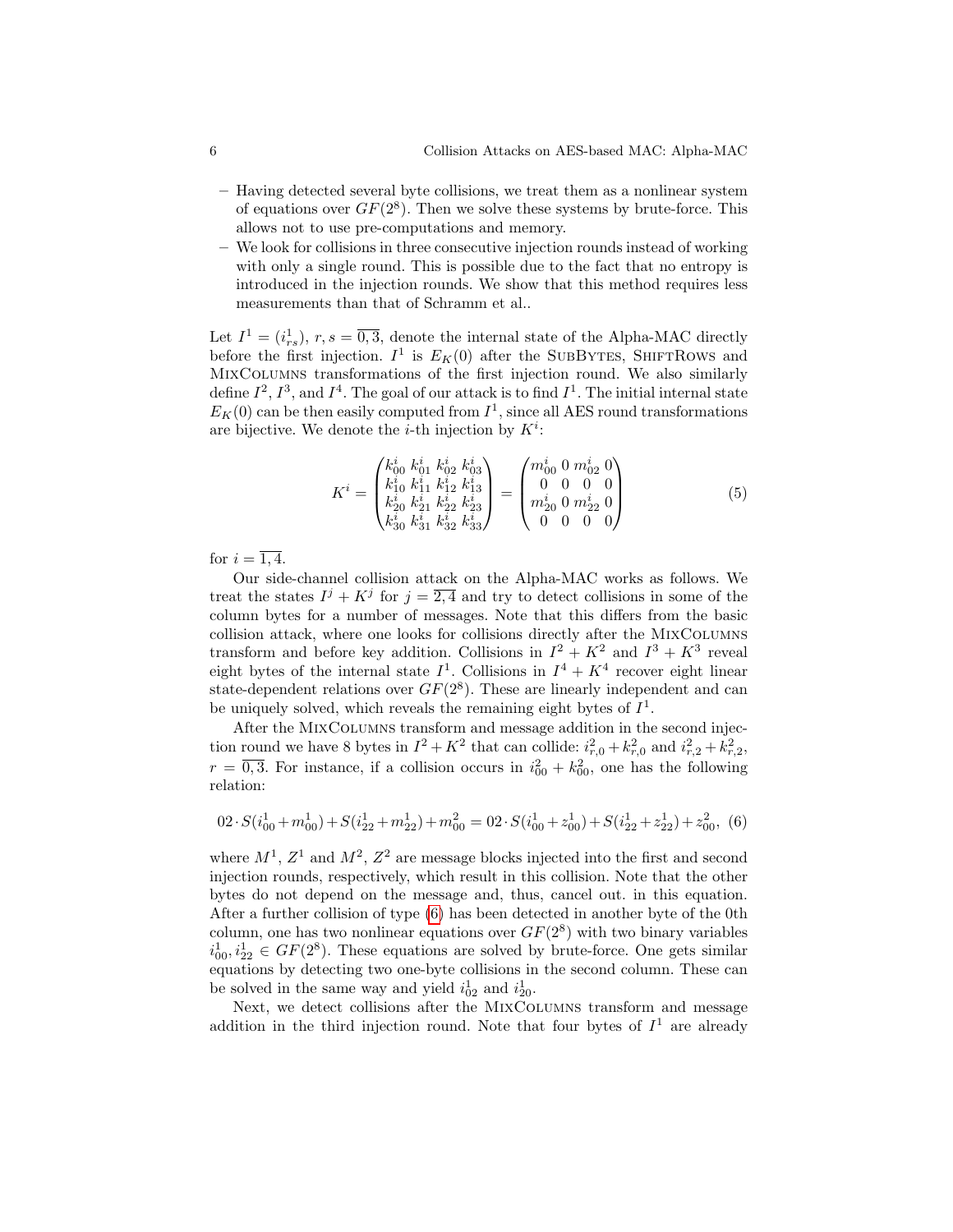known. If a collision is detected in  $i_{00}^3 + k_{00}^3$ , the following relation holds:

<span id="page-6-1"></span>
$$
02 \cdot S(03 \cdot S(i_{11}^1) + S(i_{33}^1) + c_1 + m_{00}^2)
$$
  
+
$$
S(S(i_{13}^1) + 03 \cdot S(i_{31}^1) + c_2 + m_{22}^2) + m_{00}^3 =
$$
  

$$
02 \cdot S(03 \cdot S(i_{11}^1) + S(i_{33}^1) + c_1' + z_{00}^2)
$$
  
+
$$
S(S(i_{13}^1) + 03 \cdot S(i_{31}^1) + c_2' + z_{22}^2) + z_{00}^3
$$
 (7)

for some injected blocks  $Z^2$ ,  $M^2$ ,  $Z^3$  $Z^3$ ,  $M^3$  and known constants<sup>3</sup>  $c_1$ ,  $c_2$ ,  $c'_1$ ,  $c'_2$   $\in$  $GF(2^8)$ . Two collisions in two bytes of the 0th column in the third injection round give two relations of type [\(7\)](#page-6-1) which are solved with respect to  $03 \cdot S(i_{11}^1) +$  $S(i_{33}^1)$  and  $S(i_{13}^1) + 03 \cdot S(i_{31}^1)$ . Two further collisions in the second column of the same round deliver two other relations which yield  $03 \cdot S(i_{13}^1) + S(i_{31}^1)$  and  $S(i_{11}^1) + 03 \cdot S(i_{33}^1)$ . These four relations can be uniquely solved with respect to  $i_{11}^1$ ,  $i_{33}^1$ ,  $i_{13}^1$  and  $i_{31}^1$ .

At the time one arrives at the MixColumns transform in the fourth injection round, 8 bytes of  $I^1$  are known. Let us again focus on the 0th column. Its state before the MixColumns operation is as follows:

<span id="page-6-2"></span>
$$
\begin{pmatrix}\nS(03 \cdot S(f_2) + S(g_4) + c_{00} + m_{00}^3) \\
S(S(f_1) + 03 \cdot S(g_3) + c_{10}) \\
S(S(g_2) + 03 \cdot S(f_4) + c_{20} + m_{22}^3) \\
S(S(g_1) + 03 \cdot S(f_3) + c_{30})\n\end{pmatrix},
$$
\n(8)

where

<span id="page-6-3"></span>
$$
\begin{pmatrix} f_1 \\ f_2 \\ f_3 \\ f_4 \end{pmatrix} = \begin{pmatrix} 02 & 03 & 01 & 01 \\ 01 & 02 & 03 & 01 \\ 01 & 01 & 02 & 03 \\ 03 & 01 & 01 & 02 \end{pmatrix} \times \begin{pmatrix} S(i_{11}^1) \\ S(i_{12}^1) \\ S(i_{23}^1) \\ S(i_{30}^1) \end{pmatrix}
$$
  
and  

$$
\begin{pmatrix} g_1 \\ g_2 \\ g_3 \\ g_4 \end{pmatrix} = \begin{pmatrix} 02 & 03 & 01 & 01 \\ 01 & 02 & 03 & 01 \\ 01 & 01 & 02 & 03 \\ 03 & 01 & 01 & 02 \end{pmatrix} \times \begin{pmatrix} S(i_{03}^1) \\ S(i_{10}^1) \\ S(i_{21}^1) \\ S(i_{32}^1) \end{pmatrix}.
$$
  
(9)

 $S(i_{32}^1)$ 

The constants  $c_{00}, c_{10}, c_{20}$  and  $c_{30}$  in [\(8\)](#page-6-2) depend on the message injections  $K^1$ and  $K^2$  as well as on the previously recovered state bytes. These constants can be seen random. Thus, if a collision is detected in  $i_{00}^4 + k_{00}^4$ , the following equation

<span id="page-6-0"></span><sup>&</sup>lt;sup>3</sup> These constants depend on known message injections bytes and on already recovered bytes of  $I^1$ .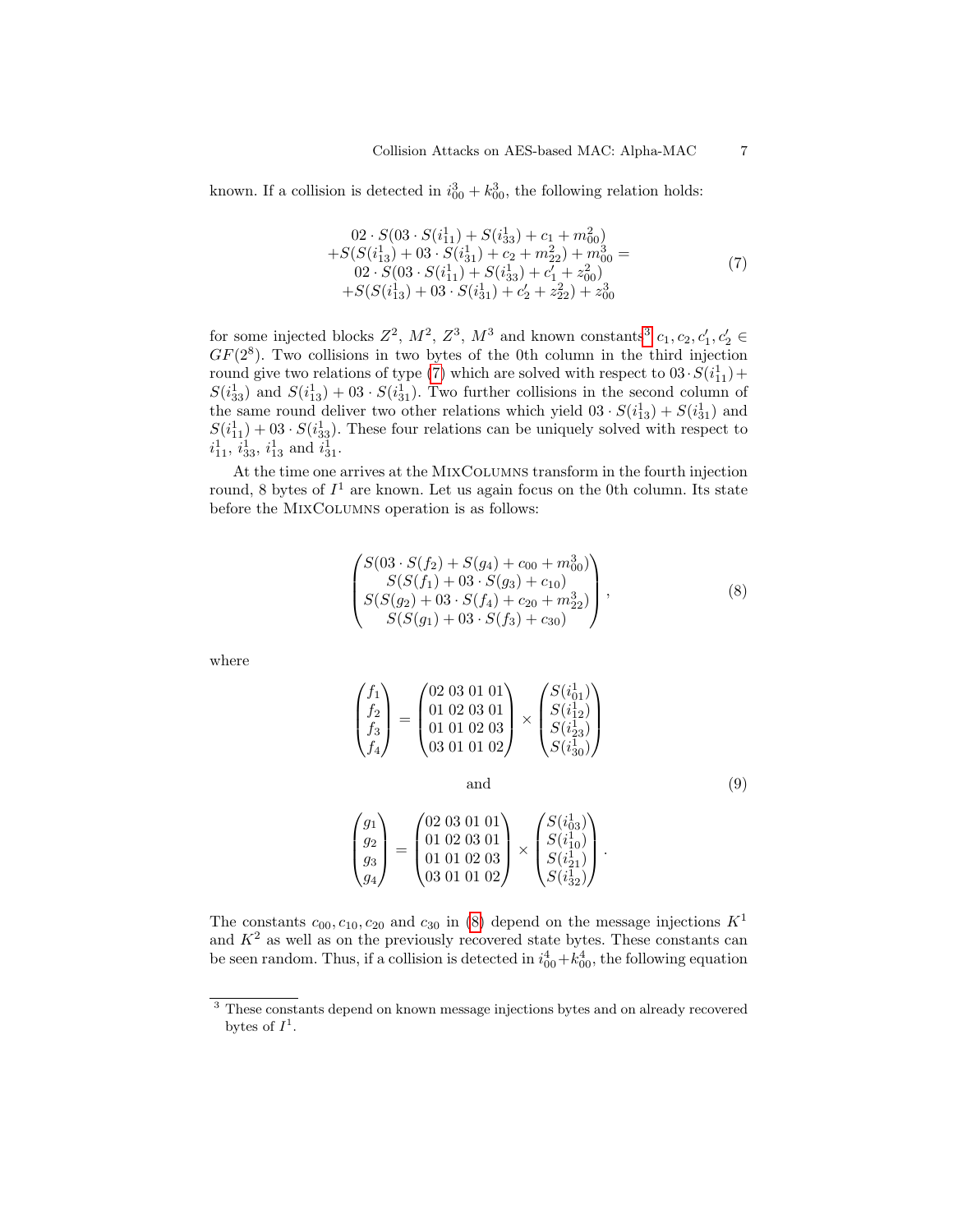$2 \times$ 

holds:

<span id="page-7-0"></span>
$$
02 \cdot S(03 \cdot S(f_2) + S(g_4) + c_{00} + m_{00}^3) +\n03 \cdot S(S(f_1) + 03 \cdot S(g_3) + c_{10}) +\nS(S(g_2) + 03 \cdot S(f_4) + c_{20} + m_{22}^3) +\nS(S(g_1) + 03 \cdot S(f_3) + c_{30}) + m_{00}^4\n=\n02 \cdot S(03 \cdot S(f_2) + S(g_4) + c'_{00} + z_{00}^3) +\n03 \cdot S(S(f_1) + 03 \cdot S(g_3) + c'_{10}) +\nS(S(g_2) + 03 \cdot S(f_4) + c'_{20} + z_{22}^3) +\nS(S(g_1) + 03 \cdot S(f_3) + c'_{30}) + z_{00}^4
$$
\n(10)

for some appropriate  $Z^3$ ,  $K^3$ ,  $Z^4$ ,  $K^4$ . The attacker can obtain the variables  $03 S(S(f_2) + S(g_4), S(f_1) + 03 S(g_3), S(g_2) + 03 S(f_4)$  and  $S(g_1) + 03 S(f_3)$ , if all four bytes of the column collide. Then he has four equations of type [\(10\)](#page-7-0) that can be solved by brute force  $(2^{32}$  operations). Another 4-byte collision in column 1 will lead to the values  $02\cdot S(f_1)+S(g_3), 02\cdot S(g_2)+S(f_4), S(g_1)+02\cdot S(f_3)$  and  $S(f_2)+02\cdot S(g_4)$ . These reveal  $f_i, g_j, j=\overline{1,4}$ . Note that this occurs for any pair of columns in this injection round. Thus, the attacker needs two 4-byte collisions in any of the four columns, a single 4-byte collision for a column meaning four 1-byte collisions in the same column which can occur in different messages.

After  $f_i, g_j, j = \overline{1, 4}$  have been recovered, the linear systems of equations [\(9\)](#page-6-3) can be solved and uniquely deliver the rest of the variables  $i_{01}^1$ ,  $i_{12}^1$ ,  $i_{23}^1$ ,  $i_{30}^1$ ,  $i_{03}^1$ ,  $i_{10}^1$ ,  $i_{21}^1$  and  $i_{32}^1$ , since one deals with the invertible MIXCOLUMNS transform. Thus, the whole state  $I^1$  is recovered.

Our thorough simulations show that two collisions in a column for rounds 2 and 3 do not allow for a unique solution of the two involved unknown bytes, even if these collisions occur in different column bytes. In this case one has about two solutions, averaged over all pairs of unknown bytes for different random injections. In round 4 each of the two 4-byte collisions deliver approximately  $2<sup>3</sup>$ candidates for the intermediate variables. Thus, the attacker has in average 2<sup>8</sup> candidates for  $I^1$  at the end. The correct one can be identified in the next step by trying to construct a collision as described in Section [4.](#page-8-0)

Now the number of needed measurements is estimated. In injection rounds 2 and 3 at least two collisions are needed in the 0th and second columns (collisions in some two bytes of each of the both columns). In a single column two collisions have to be detected. Thus, the following probability needs to be computed:

$$
P = \Pr\{\text{at least two collisions in 4 column bytes}\} =
$$
  
= 1 - \Pr{A = no collisions in all 4 bytes} -  
- \Pr{B = exactly one collision in one of the 4 bytes} =  
= 1 - P<sub>A</sub> - P<sub>B</sub>. (11)

If  $p$  is the probability that no collisions occurred in a specific column byte after N measurements, then:

$$
p = \prod_{j=0}^{N-1} \left( 1 - \frac{j}{256} \right) \text{ and } P_A = p^4. \tag{12}
$$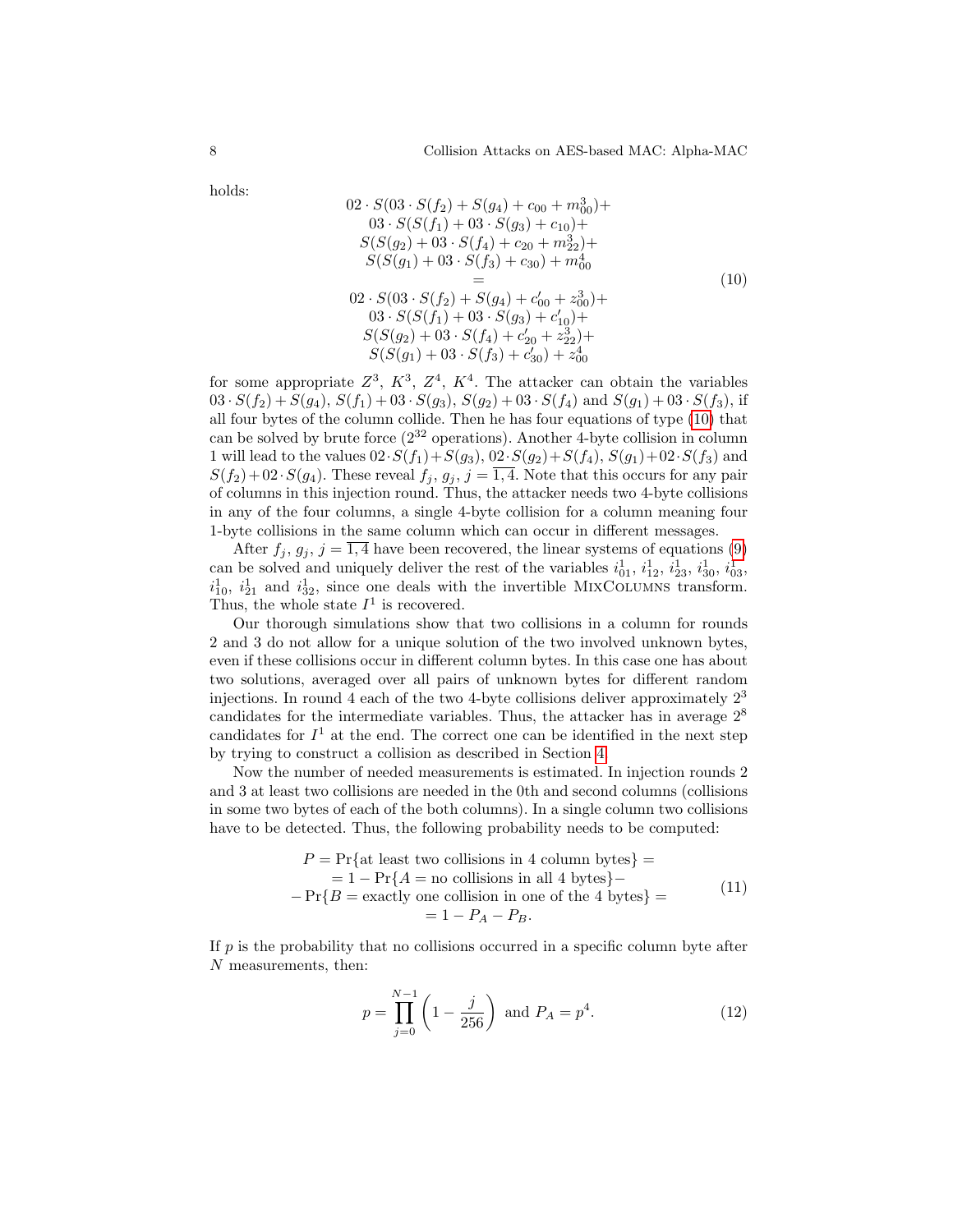Let  $q_i$ ,  $i = 2, \ldots, N$ , be the probability that exactly one collision is detected in the i-th measurement and no collisions occurred in all the remaining measurements. Then:

$$
q_i = \frac{i-1}{256} \prod_{j=0}^{N-2} \left( 1 - \frac{j}{256} \right) \text{ and } P_B = 4p^3 \sum_{i=2}^{N} q_i. \tag{13}
$$

In injection round 4 any two columns have to yield a 4-byte collision each. This probability can be calculated using  $p<sub>N</sub>$  from [\(4\)](#page-4-1) as follows:

$$
P' = \binom{4}{2} p_N^8 (1 - p_N^4)^2 + \binom{4}{3} p_N^{12} (1 - p_N^4) + \binom{4}{4} p_N^{16}.
$$
 (14)

Thus,  $P^4P' \geq 1/2$  must be fulfilled for a successful attack, which is achieved for  $N = 29$  with  $P^4P' \approx 0.560$ . This is to be compared to 40 measurements needed for the key-recovery in [\[5\]](#page-14-4).

## <span id="page-8-0"></span>4 Constructing Collisions

In this section we show how we can exploit the knowledge of the internal state in order to construct collisions for Alpha-MAC.

## 4.1 Some Properties of the AES Round Function

Let us take another look at Figure [1,](#page-2-2) more precisely, at the AES/Alpha-MAC round function. MixColumns is the only transformation that provides diffusion [\[8\]](#page-14-7). It is a linear transformation over  $GF(2^8)^{16}$  and acts on groups of 4 bytes, so it may be considered as four linear transformations over  $GF(2^8)^4$ . Remind that SUBBYTES acts on individual bytes, and SHIFTROWS is just a permutation. As a result, we can divide the state  $I^{t-1} + K^{t-1}$  into 4 groups of bytes (denote them by  $A_i$ ,  $i = \overline{1, 4}$  and the state  $I^t$  into other 4 groups  $(B_i)$ , respectively). Then the following property holds.

**Observation 1**  $B_i$  bytes are linear combinations over  $GF(2^8)$  of SUBBYTEStransformed  $A_i$  bytes.

This may be illustrated on the following scheme:

<span id="page-8-2"></span><span id="page-8-1"></span>
$$
I^{t-1} + K^{t-1} \t I^t
$$
  
\n
$$
A_1: a_{00} \ a_{11} \ a_{22} \ a_{33} \xrightarrow{L_1 \circ S} b_{00} \ b_{01} \ b_{02} \ b_{03} : B_1
$$
  
\n
$$
A_2: a_{10} \ a_{21} \ a_{32} \ a_{03} \xrightarrow{L_2 \circ S} b_{10} \ b_{11} \ b_{12} \ b_{13} : B_2
$$
  
\n
$$
A_3: a_{20} \ a_{31} \ a_{02} \ a_{13} \xrightarrow{L_3 \circ S} b_{20} \ b_{21} \ b_{22} \ b_{23} : B_3
$$
  
\n
$$
A_4: a_{30} \ a_{01} \ a_{12} \ a_{23} \xrightarrow{L_4 \circ S} b_{30} \ b_{31} \ b_{32} \ b_{33} : B_4
$$
  
\n
$$
(15)
$$

Here S denotes the S-box transformation and  $L_i$  — the *i*-th subfunction of MIXCOLUMNS. For example, byte 7 in  $I^t$  is a linear over  $GF(2^8)$  function of S-boxed bytes 4, 9, 14, and 3 of  $I^{t-1} + K^{t-1}$ .

The following property also holds.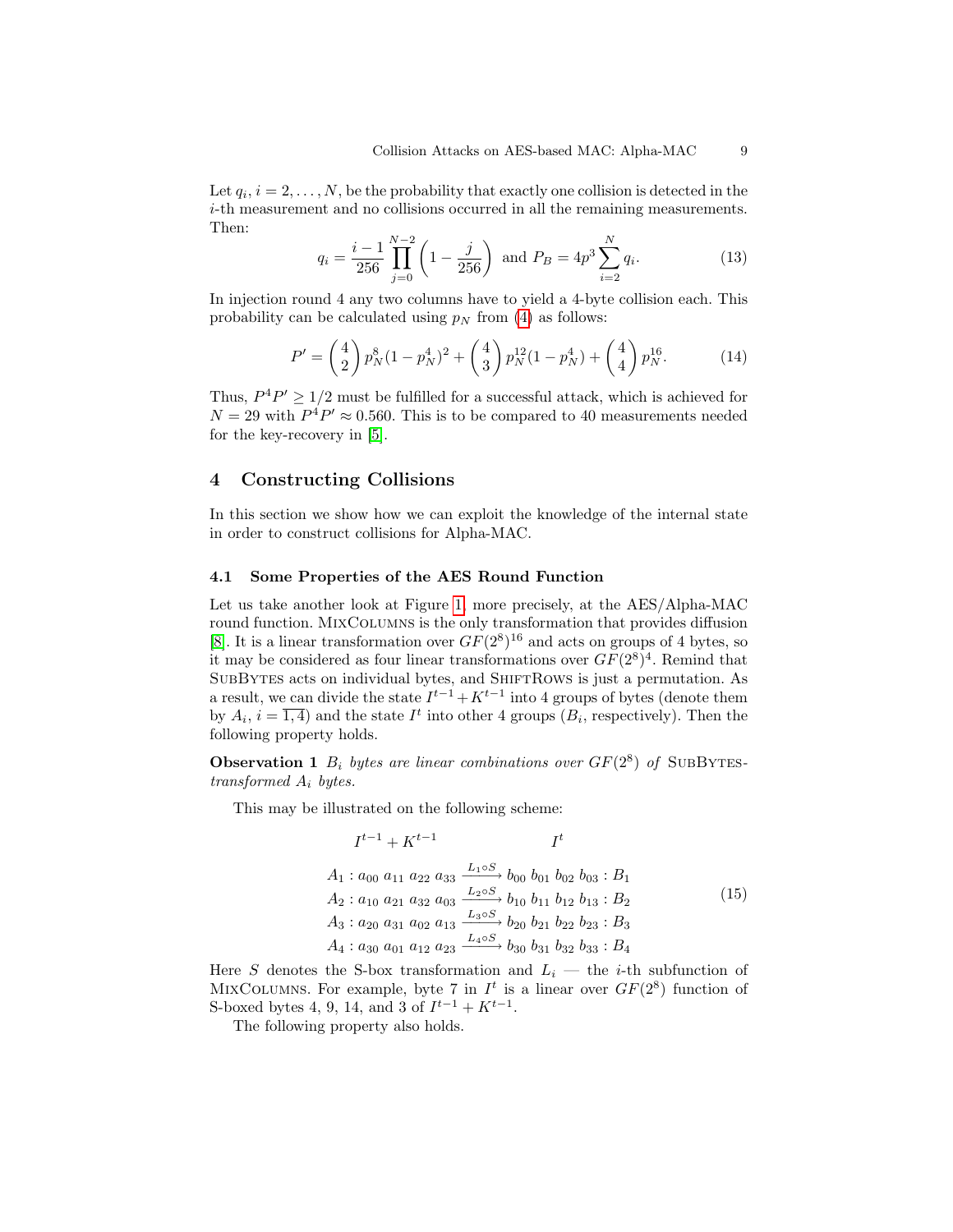**Observation 2** Given any 4 bytes of a row of  $(15)$  one may compute the other 4 bytes of the row fast (4 S-box transformations and  $\approx$  20 additions and multiplications in the field).

The proof may be easily derived by the substitution of  $S(x)$  into x for all x from  $A_i$ .

#### 4.2 How to construct a 4-1 collision

The collision attack (Section [3\)](#page-2-1) gives us the internal state  $I^1$ . As a result, for every 4-byte  $M'$  we can compute  $J$  — the internal state after one round. The authors of the Alpha-MAC proved that any 128-bit J can be reached from any other internal state after 4 rounds with an appropriate choice of  $M = (M^1, M^2, M^3, M^4)$ . More formally, we use the following lemma.

**Lemma 1** ([\[1\]](#page-14-0)). Given  $I^1$ , the state value before iteration 1, the map

 $s:(M^1,M^2,M^3,M^4)\to I^5$ 

from the sequence of 4 message blocks  $(M^1, M^2, M^3, M^4)$  to the state value before iteration 5 is a bijection.

This lemma was proved in a non-constructive way so we show how to compute the message  $M = (M^1, M^2, M^3, M^4)$ . A brief scheme of computing M is presented in Figure [2.](#page-10-0) Now we show how to compute unknown state values step by step.

Step 0. We already computed  $I^5 = J$ .

Step 1.  $A_2$  and  $A_4$  bytes are not modified by  $K^1$  (the result of the injection  $M^1$ ) so we can compute  $B_2$  and  $B_4$  bytes. Analogously for  $M^4$ .

<span id="page-9-0"></span>*Remark 1*. Let us notice that  $I^5 = J$  implies  $I^4 + K^4 = I^1 + K'$  so known bytes of  $I^4$  are exactly bytes of  $I^1$ .

Step 2. Given 12 bytes of  $I^4$  we compute 8 bytes of  $I^3$ .

Step 3. Now we know 8 bytes of  $I^2$  (and thus the same bytes of  $I^2 + K^2$ ) and 8 bytes of  $I^3$ . One can easily check that we know 2 bytes from each  $A_i$  and 2 bytes from each  $B_i$ . Then we use Observation [2](#page-8-2) and obtain all bytes of  $I^3$  and 12 bytes of  $I^2$ .

Step 4. We use Observation [2](#page-8-2) to derive values of last unknown bytes in  $I^2$  and  $I^4$ .

Step 5. First we compute  $M^1$  and  $M^2$  using pairs  $(I^1, I^2)$  and  $(I^2, I^3)$ . Secondly, we do the same to obtain  $M^3$  and  $M^4$ .

As a result we have a 4-1 collision:  $M^1||M^2||M^3||M^4$  collides with M'.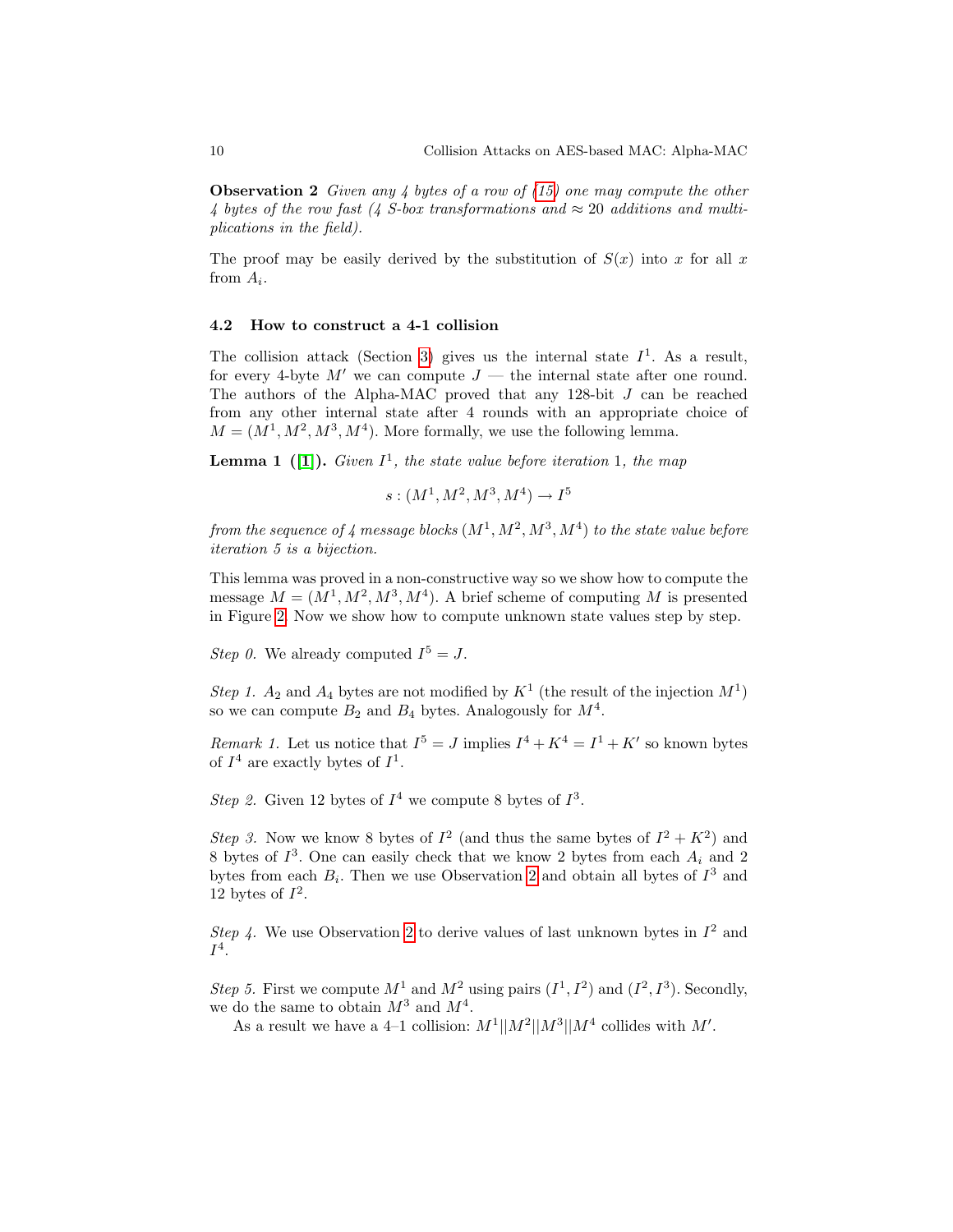

<span id="page-10-0"></span>On N-1 collisions. Collisions of type 3-1 and 2-1 may theoretically exist. Given  $I<sup>1</sup>$  one can reduce our construction to the search of such collisions. Due to Re-mark [1](#page-9-0) we do not need to know  $M'$  to detect whether a collision exist. As a result, only some linear computations are required to check whether short collisions are

The collisions that we showed in this section were not considered by designers or by [\[2\]](#page-14-1). It seems that in the case of AES it may be difficult to construct such collisions in less than  $2^{64}$  steps without the knowledge of the internal state. However formally proving it seems challenging. Note also that in the case of Alred used with Feistel ciphers (ex. Triple-DES, proposed in [\[1\]](#page-14-0)) one has to be more careful, since involutional structure of Feistel-ciphers makes it easier to find partial fixed points required in such collisions.

#### 4.3 Selective forgery of Alpha-MAC

possible.

We have shown very efficient way to construct 4 to 1 block collisions in Alpha-MAC, if the internal state is known. We estimate the complexity of finding collisions as  $2^{11}$  operations in  $GF(2^8)$ .

The way we construct these collisions allows to perform selective forgery attack on Alpha-MAC. The attack would be as follows: the attacker obtains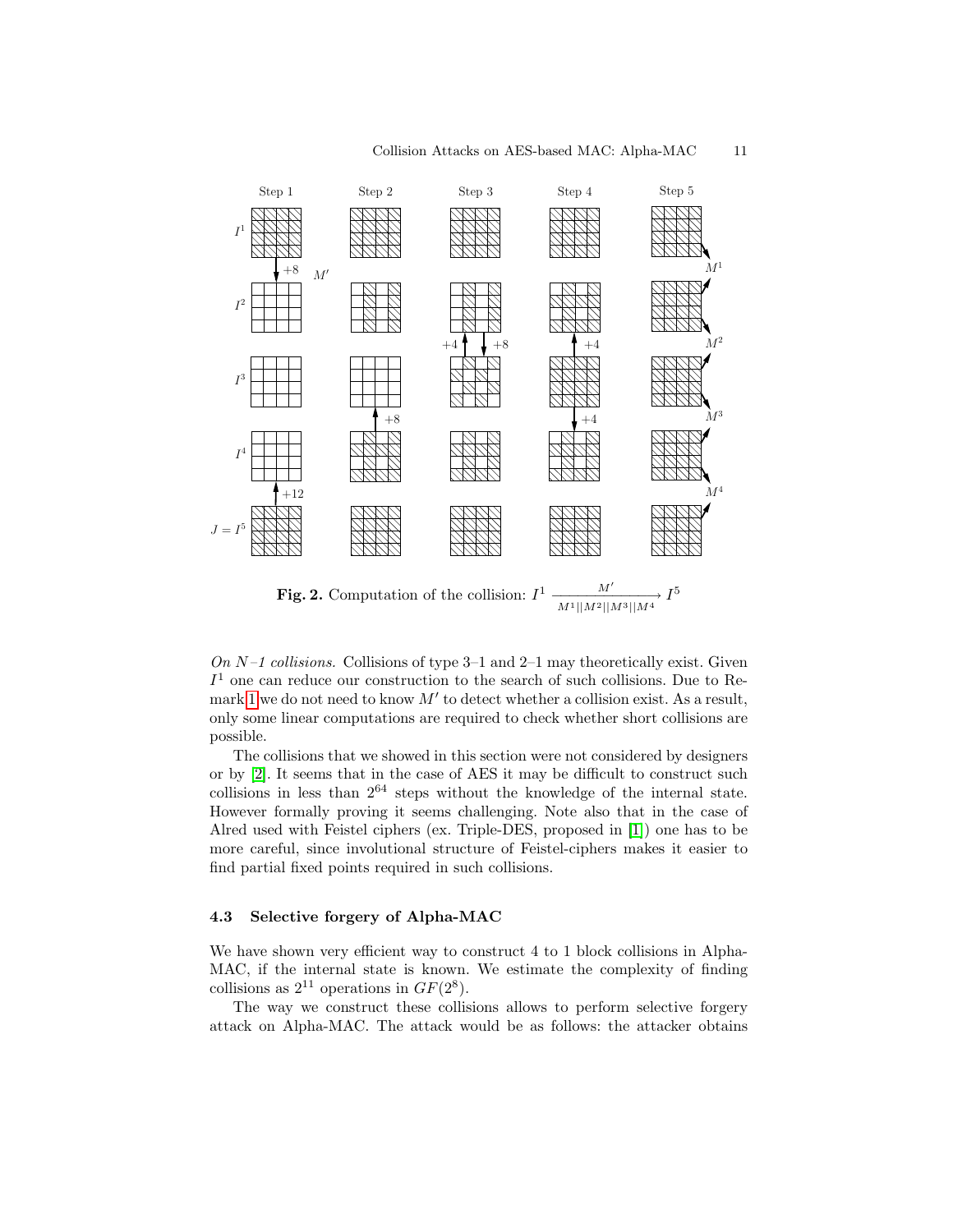measurements of authentication for 29 arbitrary known messages. From these he derives  $2^8$  candidates for the 128-bit internal state. He then picks arbitrary victim message-tag pair  $(M, \sigma)$ . The attacker picks a message M' that he would like to authenticate (with exception of a suffix  $\delta$  of 16 bytes). For each candidate of the internal state (and thus for each candidate of  $E_K(0)$ ) and  $M'$  the attacker can evaluate the internal states  $I$  and  $I'$  of Alpha-MAC after the injection of  $M$ and M', respectively. He then computes the 16 injection bytes  $\delta$  which transform I' into I. Then a pair  $((M'||\delta), \sigma)$  would be a properly authenticated message-tag pair.

#### 4.4 Implications for Pelican-MAC

Daemen and Rijmen have also proposed another AES-based MAC called Pelican [\[9\]](#page-14-8), which is very similar to Alpha-MAC. The main difference is that in Pelican there is a single 128-bit message injection every 4 rounds instead of a 32-bit message injection every round. Pelican is also sensitive to attacks shown in this paper. The adversary first learns the internal state at some unprotected round, if such round exists. From that point the attacker has full control of the internal state: i.e. he can create arbitrary meaningful colliding messages by calculating a proper 128-bit injection at the end. Thus, one should mask the internal rounds of Pelican-MAC to hamper such attacks.

## <span id="page-11-0"></span>5 Experiments

As a proof of concept, we have implemented Alpha-MAC on an 8-bit microcontroller, representing the typical architecture found on current low-cost smartcards. We opted for a PIC16F687 low power CMOS microcontroller [\[10\]](#page-14-9), clocked at 4 MHz employing its internal oscillator and needing four internal clock cycles  $(1 \mu s)$  to execute an instruction, which is in between the twelve internal cycles of a standard i8051 controller and the single clock cycle an Atmel AVR processor needs for carrying out one command. Communication takes place via a serial port, while the actual power consumption is detected single-ended by means of a 240 Ω resistor inserted between the supply ground and the ground pin of the microcontroller. Care has to be taken to avoid ground loops and assure stable power supply and proper shielding of the measurement setup, for reduction of noise, as measurements with a high accuracy are required to detect collisions of bytes being processed, compared to only observing their Hamming weight.

Our implementation of the Alpha-MAC is written in PIC assembly language using ideas from [\[11\]](#page-14-10). Due to the RAM in the PIC being restricted to only 128 bytes, we stored the 256 bytes of the S-box in the program memory, as proposed in [\[12\]](#page-14-11). One pin of the microcontroller is used as a trigger output, thus easing the alignment of the data. While the PIC is computing the MAC, power traces are acquired by the 8-Bit ADC (Analog to Digital Converter) of an Agilent Infinium 54832D oscilloscope at a sampling rate of 4 GSa/s. The data is stored and evaluated on a PC with Matlab.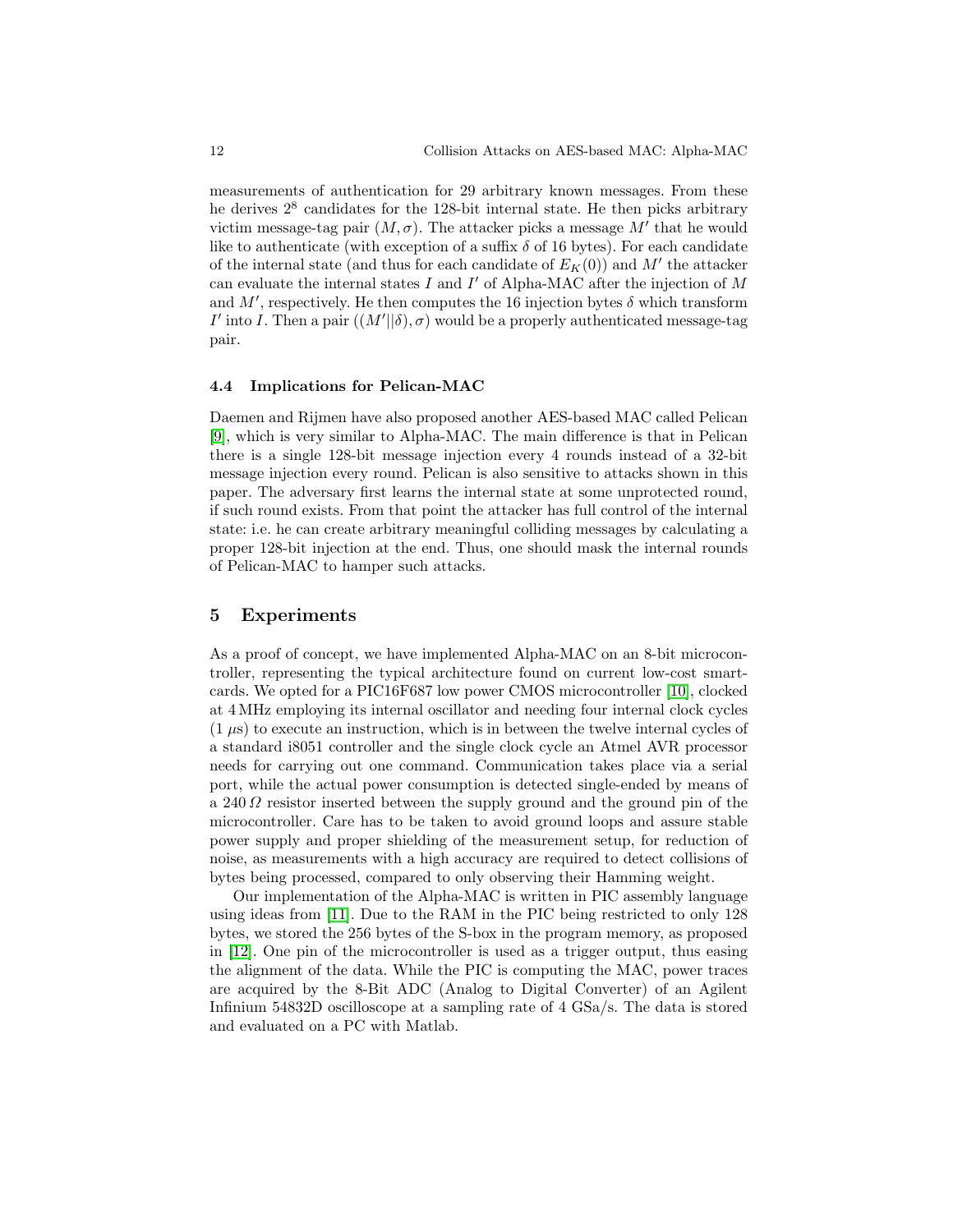

<span id="page-12-0"></span>Fig. 3. Power consumption curves for equal (left) and different (right) bytes

In order to detect the collisions at the end of the  $i$ -th injection round, we identified four distinct sequences of instructions which looked valuable for a power analysis in the relevant parts of the  $(i+1)$ -th injection round. The following code uses the target byte directly:

```
;SubBytes, target byte in accu
 movf A1,w ;
 call SBOX ;
 movwf A1 ;
...
;ShiftRows (for rows 1,2 and 3 only)
 movf A1, w ;
 movwf A2 ;
...
;MixColumns
 movf A2, w
 xorwf R1,w ;
...
 movf A2,w ;
 xorwf R2,f ;
...
```
...

Note that the code between the listed fragments delivers random states of the accumulator register before each sequence. Moreover, values R1 and R2 in the MixColumns transform can be seen as uncorrelated with the target byte.

The similarity of two power traces  $P_a(t)$  and  $P_b(t)$  was detected for all discrete points in time  $t_i$  belonging to the above mentioned code fragments by finding a minimum of  $\sum (P_a(t_i) - P_b(t_i))^2$ .

The result is presented in Figure [3,](#page-12-0) where two power traces out of the section involving the S-box lookup are compared. On the left side, the indices for the table lookups are equal to each other and a difference between the power consumption is almost not noticeable, while on the right side two distinct table lookups exhibit an obvious difference.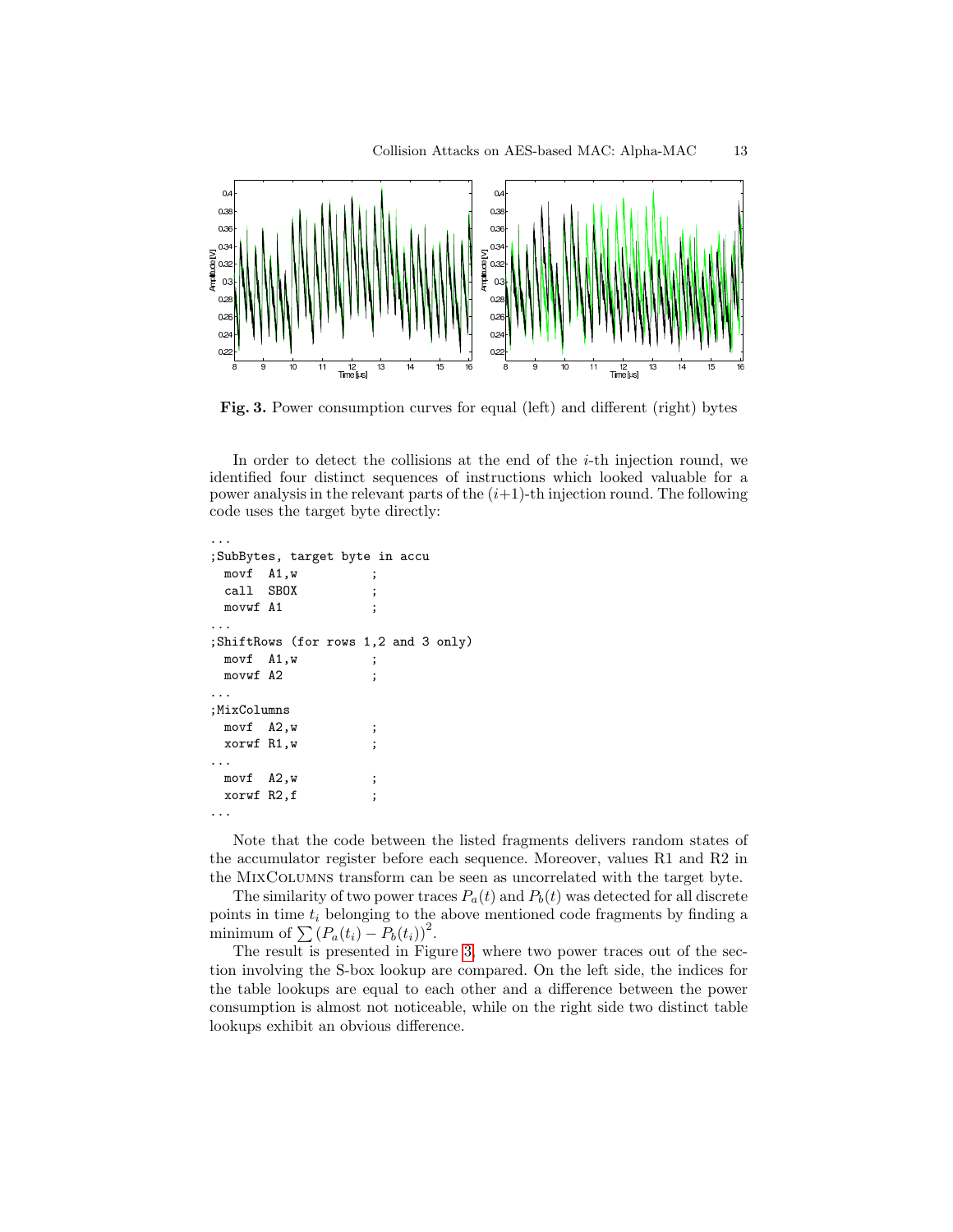

<span id="page-13-1"></span>Fig. 4. Difference curves in case a collision is detected (left) and no collision is detected (right)

The left part of Figure [4](#page-13-1) shows the difference curve, i.e.,  $P_a(t) - P_b(t)$ , when a correlation is detected. The right half of Figure [4](#page-13-1) depicts the difference curve in case the measured power consumption curves do not correlate.

Note that our collision attack, as any other power analysis attack, can be significantly hampered or even made impossible by minimizing the signal-to-noise ratio, using sound masking techniques [\[13\]](#page-14-12), [\[14\]](#page-14-13) or advanced clock randomizing methods [\[15\]](#page-14-14). However, the collision attack is likely to break through basic time randomization countermeasures such as simple random wait states, which can be detected using SPA or alignment techniques.

#### <span id="page-13-0"></span>6 Conclusions

In this paper we showed that the Alred construction and its AES-based instance Alpha-MAC can be very efficiently attacked using side-channel collision attacks, even if the keyed rounds are masked. We are able to determine the whole Alpha-MAC internal state with just 29 measurements in the known message scenario instead of 40 measurements in the chosen plaintext scenario by mounting an enhanced side-channel collision attack. Moreover, since the internal hash of Alpha-MAC is not collision resistant, from the knowledge of internal state one can construct collisions in Alpha-MAC with negligible time and memory complexity. The way we construct these collisions allows to perform selective forgery of arbitrary messages with an exception of a 128-bit suffix which is calculated to create a collision. We describe a new 4 to 1 block collision finding algorithm. Our attacks demonstrate that the internal unkeyed rounds of Alpha-MAC should be also protected against power analysis.

Acknowledgments. We would like to thank Christof Paar and Kerstin Lemke-Rust for fruitful discussions and the anonymous referees for constructive suggestions which helped us to improve the paper. Dmitry Khovratovich is supported by PRP "Security & Trust" grant of the University of Luxembourg.